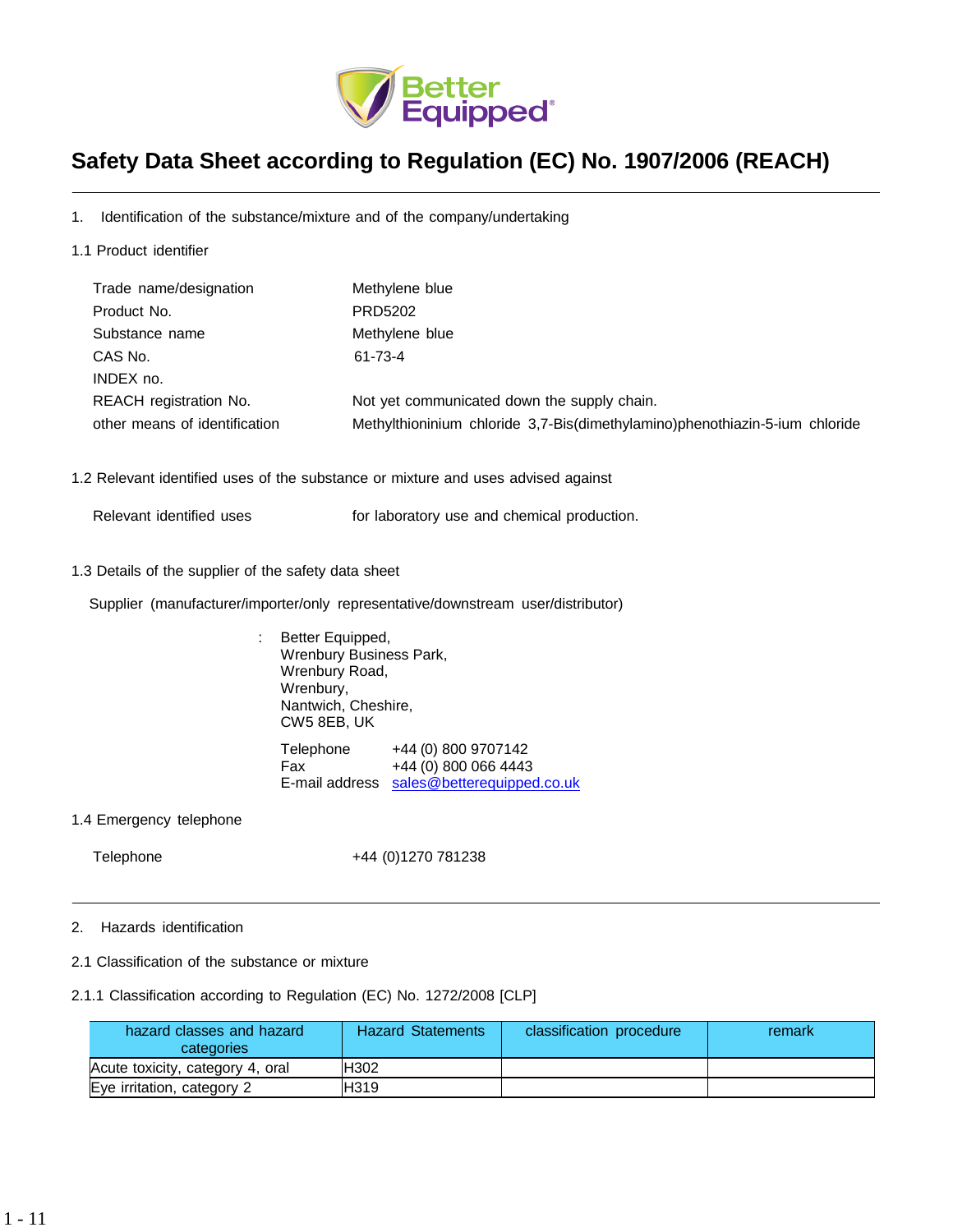| Specific target organ toxicity (single<br>exposure), category 3, vascular | <b>H335</b> |  |
|---------------------------------------------------------------------------|-------------|--|
| Skin irritation, category 2                                               | <b>H315</b> |  |

# 2.1.2 Classification according to Directive 67/548/EEC or 1999/45/EC

| Hazard symbols: | R-phrases  |
|-----------------|------------|
| Xn              | <b>R22</b> |
| Xi              | R36/37/38  |

# 2.2 Label elements

# 2.2.1 Labelling according to Regulation (EC) No. 1272/2008 [CLP]



Signal word Warning

# Hazard Statements

| H302 | Harmful if swallowed.             |
|------|-----------------------------------|
| H319 | Causes serious eye irritation.    |
| H335 | May cause respiratory irritation. |
| H315 | Causes skin irritation.           |

# Precautionary statements

| P <sub>261</sub> | Avoid breathing dust/fume/gas/mist/vapours/spray.                                  |
|------------------|------------------------------------------------------------------------------------|
| P305+P351+P338   | <b>IF IN EYES:</b> Rinse cautiously with water for several minutes. Remove contact |
|                  | llenses, if present and easy to do. Continue rinsing.                              |

# 2.2.2 Labelling (67/548/EEC or 1999/45/EC)

Hazard symbols:

Xn

| hrases<br>-pr |                                                                             |
|---------------|-----------------------------------------------------------------------------|
| <b>R22</b>    | <sup>+</sup> swallowed.<br>Harmtul it                                       |
| 7/38<br>R36/  | ' skin.<br><b>Ilrritating</b><br>and<br>svstem<br>eves.<br>respiratory<br>w |

# S-phrases

| <b>S26</b> | In case of contact with eyes, rinse immediately with plenty of water and seek<br>Imedical advice. |
|------------|---------------------------------------------------------------------------------------------------|
| <b>S36</b> | Wear suitable protective clothing.                                                                |

# 2.3 Other hazards

SVHC No. 2006. In the set of the set of the set of the set of the set of the set of the set of the set of the set of the set of the set of the set of the set of the set of the set of the set of the set of the set of the se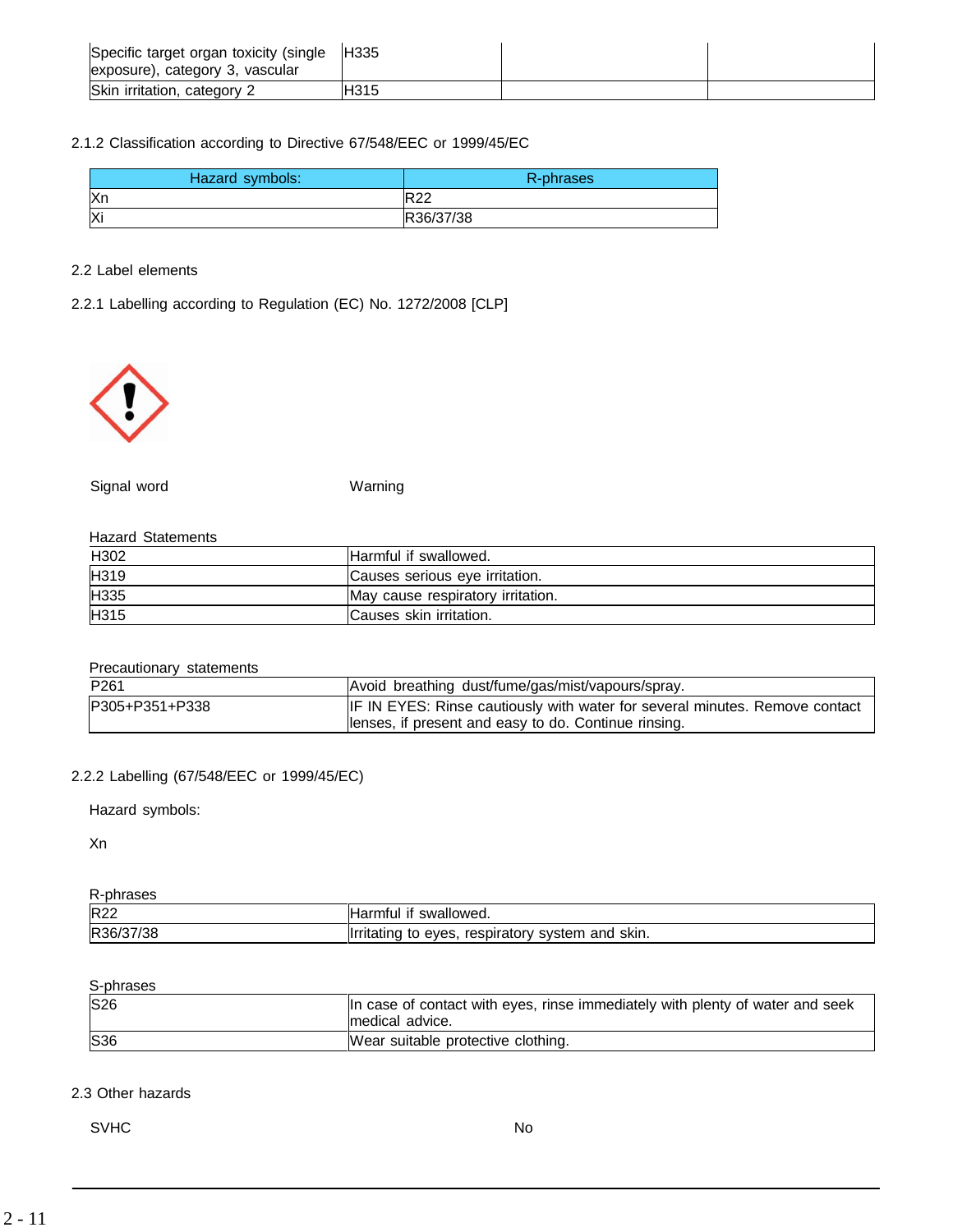# 3. Composition/ Information on ingredients

| Molecular formula        | C <sub>16</sub> H <sub>18</sub> CIN <sub>3</sub> S |
|--------------------------|----------------------------------------------------|
| Molecular weight (g/mol) | $319.86$ g/mol                                     |
| CAS No.                  | 61-73-4                                            |
| EC No                    | 200-515-2                                          |
| INDEX no.                |                                                    |

#### 4. First-aid measures

#### 4.1 General information

IF exposed or if you feel unwell: Call a POISON CENTER or doctor/physician. If unconscious place in recovery position and seek medical advice. Never give anything by mouth to an unconscious person or a person with cramps. Change contaminated, saturated clothing. Do not leave affected person unattended.

# 4.2 After inhalation

Call a POISON CENTER or doctor/physician. Remove casualty to fresh air and keep warm and at rest. If breathing is irregular or stopped, administer artificial respiration.

#### 4.3 In case of skin contact

After contact with skin, wash immediately with plenty of water and soap. Remove contaminated, saturated clothing immediately. In case of skin reactions, consult a physician.

#### 4.4 After eye contact

In case of contact with eyes flush immediately with plenty of flowing water for 10 to 15 minutes holding eyelids apart and consult an ophthalmologist. Protect uninjured eye. Remove contact lenses, if present and easy to do. Continue rinsing.

#### 4.5 After ingestion

If accidentally swallowed rinse the mouth with plenty of water (only if the person is conscious) and obtain immediate medical attention. Do not induce vomiting. Give nothing to eat or drink.

#### 4.6 Self-protection of the first aider

First aider: Pay attention to self-protection!

## 4.7 Information to physician:

| Symptoms  | No data available |
|-----------|-------------------|
| Hazards   | No data available |
| Treatment | No data available |

## 5. Firefighting measures

5.1 Suitable extinguishing media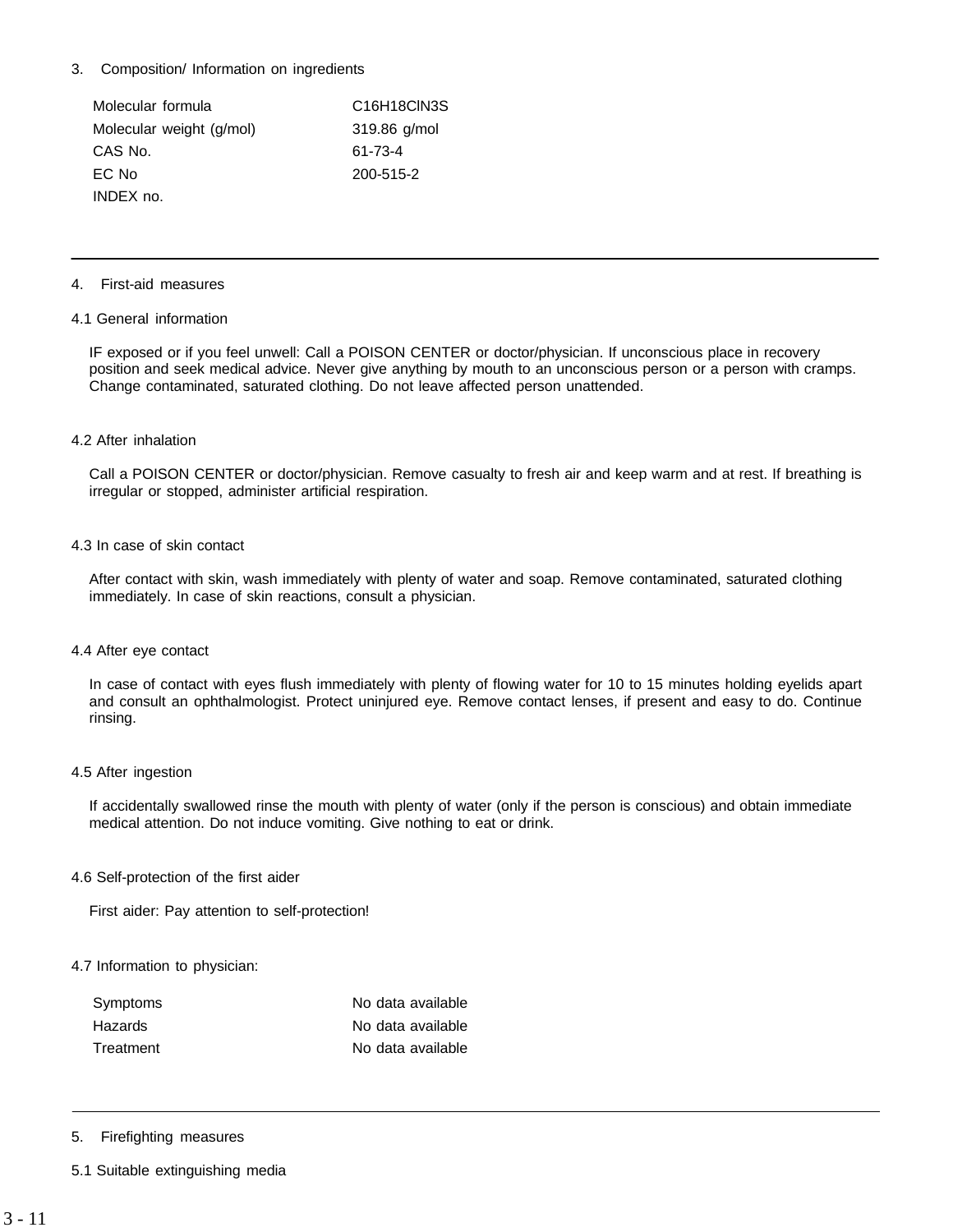The product itself does not burn. Co-ordinate fire-fighting measures to the fire surroundings.

5.2 Extinguishing media which must not be used for safety reasons:

no restriction

5.3 Special hazards arising from the substance or mixture

In case of fire may be liberated: Carbon dioxide (CO2) Carbon monoxide Hydrogen chloride (HCl) Nitrogen oxides (NOx) Sulphur oxides

5.4 Advice for firefighters

DO NOT fight fire when fire reaches explosives. In case of fire: Wear self-contained breathing apparatus.

#### 5.5 Additional information

Do not allow run-off from fire-fighting to enter drains or water courses. Do not inhale explosion and combustion gases. Use caution when applying carbon dioxide in confined spaces. Carbon dioxide can displace oxygen. Use water spray jet to protect personnel and to cool endangered containers.

# 6. Accidental release measures

6.1 Personal precautions, protective equipment and emergency procedures

Avoid generation of dust.

6.2 Environmental precautions

Do not allow to enter into surface water or drains.

6.3 Methods and material for containment and cleaning up

Spilled product must never be returned to the original container for recycling. Take up carefully when dry. Collect in closed and suitable containers for disposal.

6.4 Additional information

Clear spills immediately.

- 7. Handling and storage
- 7.1 Precautions for safe handling

Avoid: Inhalation. Avoid contact with skin and eyes. Use extractor hood (laboratory). If handled uncovered, arrangements with local exhaust ventilation have to be used. If local exhaust ventilation is not possible or not sufficient, the entire working area must be ventilated by technical means. Protect from moisture.

7.2 Conditions for safe storage, including any incompatibilities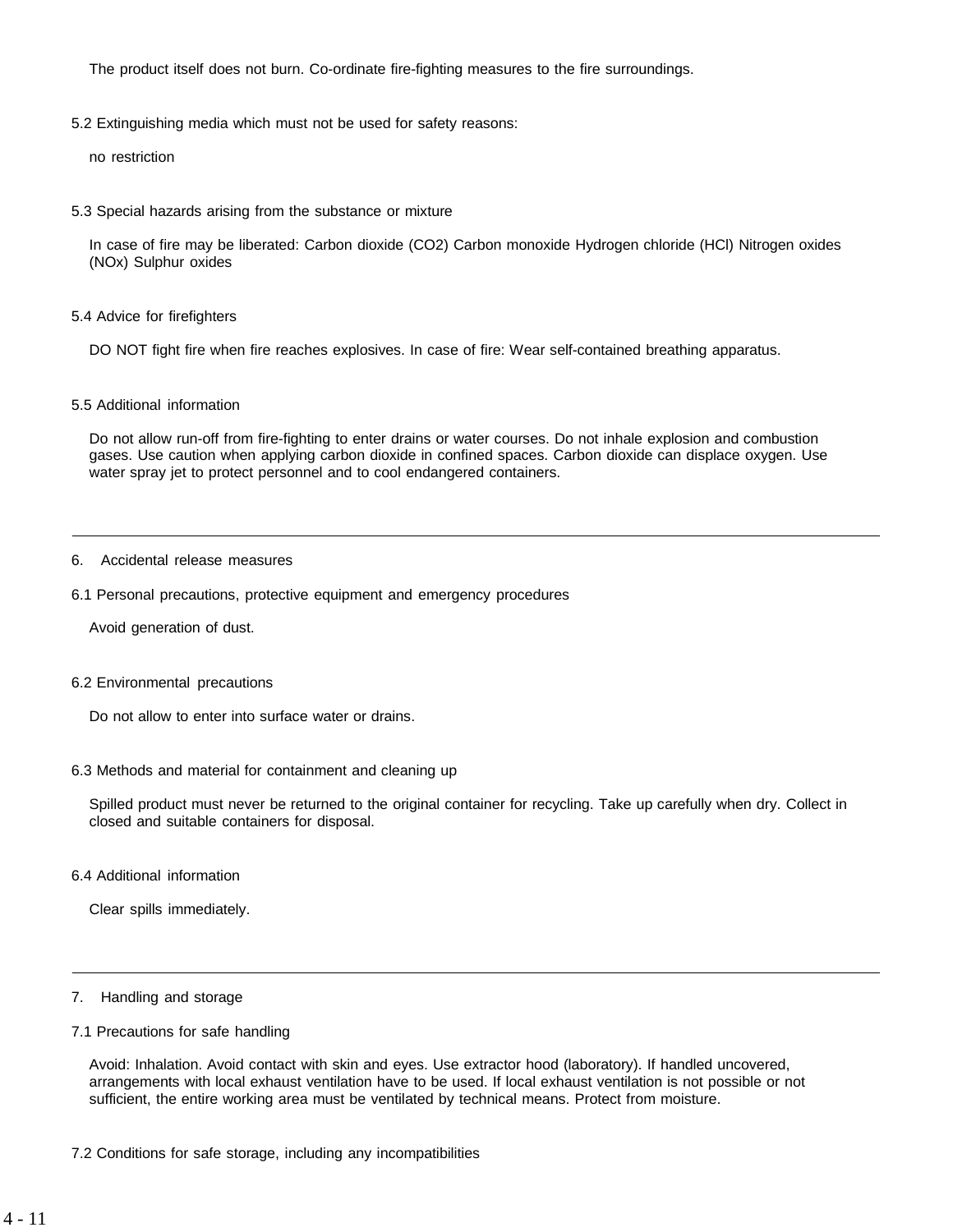Keep container tightly closed in a cool, well-ventilated place.

#### 7.3 Specific end use(s)

No data available

#### 8. Exposure controls / Personal protection

#### 8.1 Control parameters

Does not contain substances above concentration limits fixing an occupational exposure limit.

#### 8.2 Appropriate engineering controls

Technical measures and the application of suitable work processes have priority over personal protection equipment. If handled uncovered, arrangements with local exhaust ventilation have to be used.

#### 8.3 Personal protective equipment

Wear suitable protective clothing. When handling with chemical substances, protective clothing with CE-labels including the four control digits must be worn.

#### 8.3.1 Eye / face protection

Eye glasses with side protection DIN-/EN-Norms: DIN EN 166

#### 8.3.2 Skin protection

When handling with chemical substances, protective gloves must be worn with the CE-label including the four control digits. Recommended glove articles DIN-/EN-Norms: DIN EN 374 In the case of wanting to use the gloves again, clean them before taking off and air them well.

| By short-term hand contact               |                         |
|------------------------------------------|-------------------------|
| Suitable material:                       | NBR (Nitrile rubber)    |
| Thickness of the glove material          | $0.12 \, \text{mm}$     |
| Breakthrough time (maximum wearing time) | >480 min                |
| Recommended glove articles               | VWR 112-0998            |
| By long-term hand contact                |                         |
| Suitable material:                       | NBR (Nitrile rubber)    |
| Thickness of the glove material          | $0.38$ mm               |
| Breakthrough time (maximum wearing time) | $>480$ min              |
| Recommended glove articles               | VWR 112-3717 / 112-1381 |

#### 8.3.3 Protective clothing

Wash hands before breaks and after work. Avoid contact with skin and eyes. When using do not eat, drink or smoke. Provide eye shower and label its location conspicuously.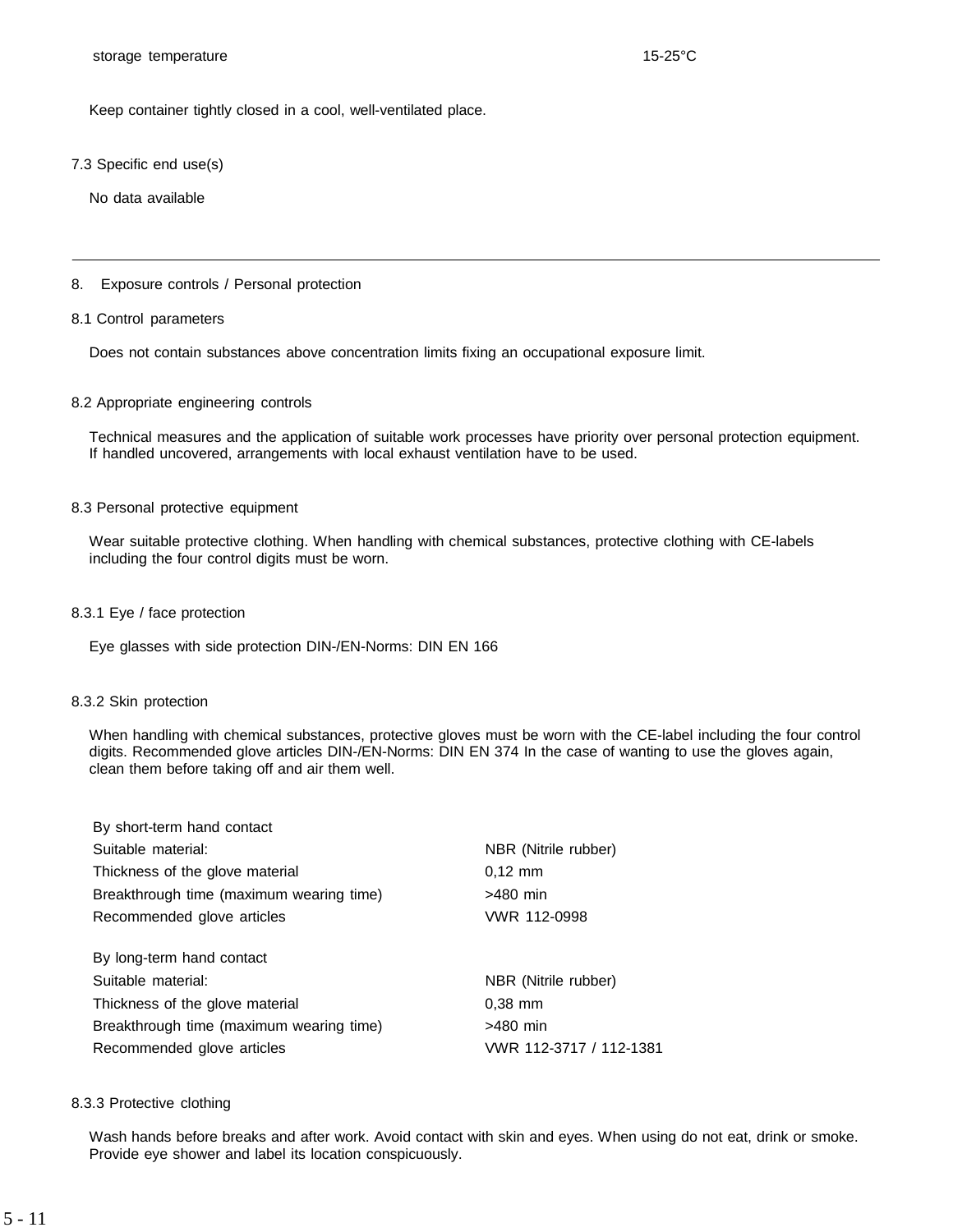# 8.3.4 Respiratory protection

Respiratory protection necessary at: aerosol or mist formation

| Suitable respiratory protection apparatus: | Filtering Half-face mask (DIN EN 149) |
|--------------------------------------------|---------------------------------------|
| Recommendation                             | VWR 111-0451                          |
| Suitable material:                         | P3                                    |
| Recommendation                             | No data available                     |

## 8.4 Additional information

Wash hands before breaks and after work. Avoid contact with skin and eyes. When using do not eat, drink or smoke. Provide eye shower and label its location conspicuously.

## 9. Physical and chemical properties

9.1 Information on basic physical and chemical properties

| (a) Appearance                                   |                                |
|--------------------------------------------------|--------------------------------|
| Physical state                                   | solid                          |
| Colour                                           | dark green                     |
|                                                  |                                |
| (b) Odour                                        | No data available              |
| (c) Odour threshold                              | No data available              |
| Safety relevant basic data                       |                                |
|                                                  |                                |
| $(d)$ pH                                         | No data available              |
| (e) Melting point/freezing point                 | $180^\circ C$                  |
| (f) Initial boiling point and boiling range      | No data available              |
| (g) Flash point                                  | No data available              |
| (h) Evaporation rate                             | No data available              |
| (i) Flammability (solid, gas)                    | not applicable                 |
| (j) Upper/lower flammability or explosive limits |                                |
| Lower explosion limit (Vol-%)                    | No data available              |
| Upper explosion limit (Vol-%)                    | No data available              |
| (k) Vapour pressure                              | No data available              |
| (I) Vapour density                               | No data available              |
| (m) Relative density                             | 1.757 g/cm <sup>3</sup> (22°C) |
| (n) Solubility(ies)                              |                                |
| Water solubility (g/l)                           | soluble                        |
| at °C:                                           | 20                             |
| Soluble (g/l) in                                 | No data available              |
| (o) Partition coefficient: n-octanol/water       | No data available              |
| (p) Auto-ignition temperature                    | No data available              |
| (q) Decomposition temperature                    | No data available              |
| (r) Viscosity                                    |                                |
| Kinematic viscosity                              | No data available              |
| Dynamic viscosity                                | No data available              |
| (s) Explosive properties                         | not applicable                 |
| (t) Oxidising properties                         | not applicable                 |
|                                                  |                                |

9.2 Other information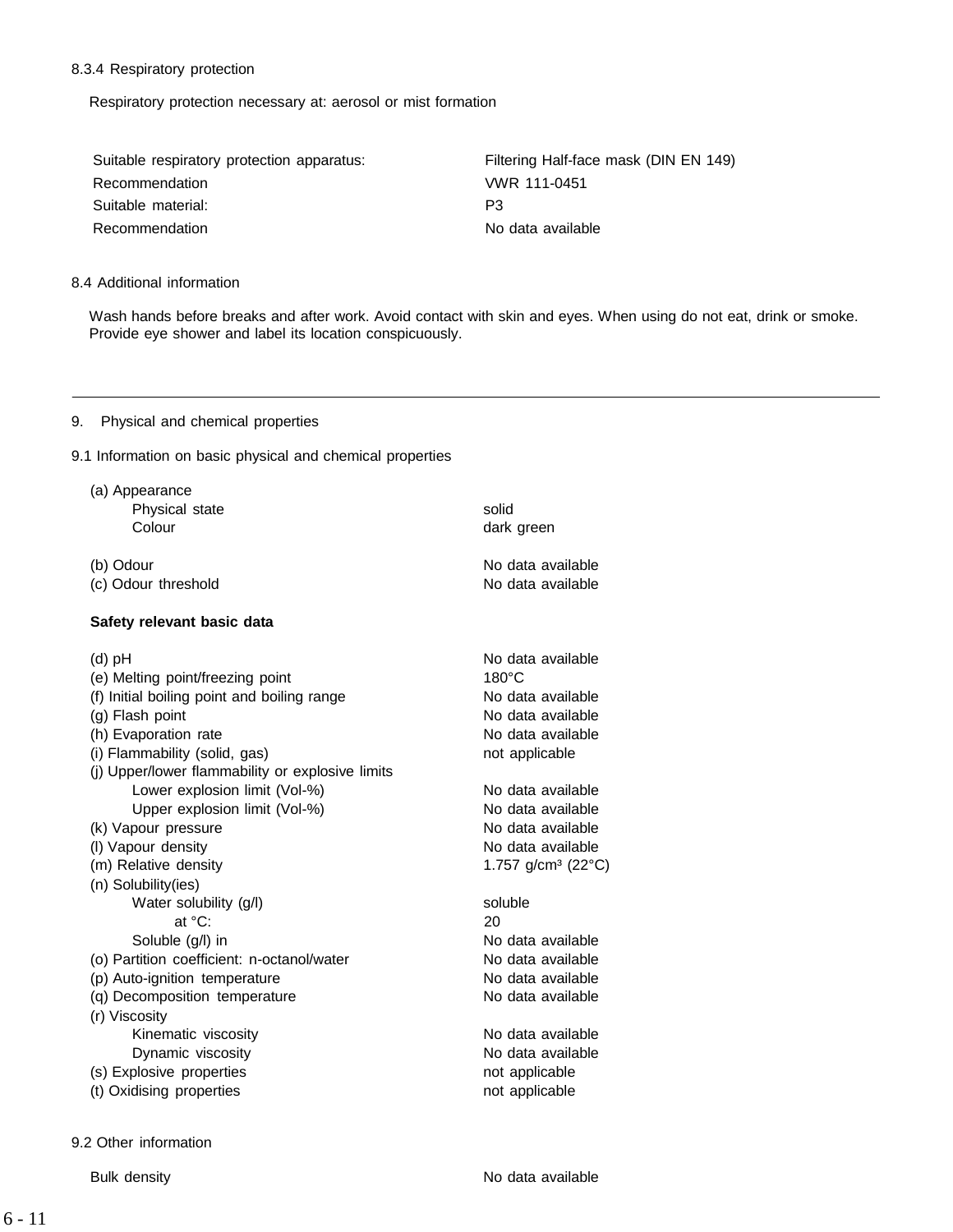refraction index No data available dissociation constant dissociation constant Surface tension No data available Henry constant No data available

# 10. Stability and reactivity

#### 10.1 Reactivity

No data available

#### 10.2 Chemical stability

No data available

#### 10.3 Possibility of hazardous reactions

No data available

#### 10.4 Conditions to avoid

No data available

# 10.5 Incompatible materials

No data available

## 10.6 Hazardous decomposition products

No data available

# 10.7 Additional information

No data available

#### 11. Toxicological information

# 11.1 Information on toxicological effects

# **Acute effects**

| Acute oral toxicity |                  |
|---------------------|------------------|
| Effective dose      | LD50: 1180 mg/kg |
| species:            | rat              |
| Exposure time       |                  |
| remark              | anhydrous        |
| source              | <b>RTECS</b>     |
|                     |                  |

Acute dermal toxicity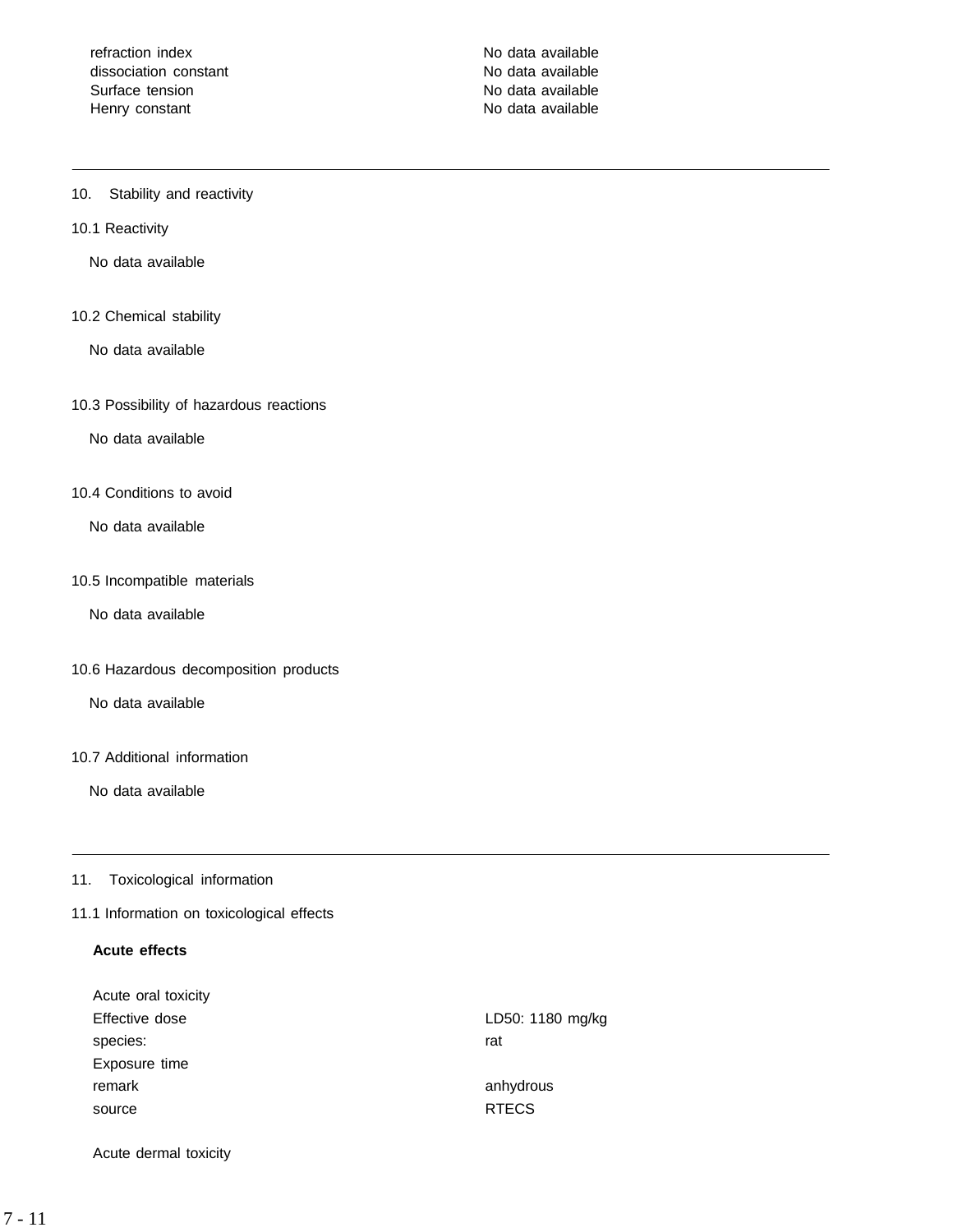Effective dose No data available species: No data available Exposure time remark source

Acute inhalation toxicity Effective dose **No data available** No data available species: No data available Exposure time remark source

# **Irritant and corrosive effects**

Primary irritation to the skin Exposure time species: Result

Irritation to eyes Exposure time species: Result

| Irritation to respiratory tract |
|---------------------------------|
| Exposure time                   |
| species:                        |
| Result                          |

# **Sensitisation**

In case of skin contact not sensitising. After inhalation not sensitising.

# **Specific target organ toxicity (single exposure)**

May cause respiratory irritation.

# **Specific target organ toxicity (repeated exposure)**

not relevant

**CMR effects (carcinogenicity, mutagenicity and toxicity for reproduction)**

# **Carcinogenicity**

No indication of human carcinogenicity.

# **Germ cell mutagenicity/Genotoxicity**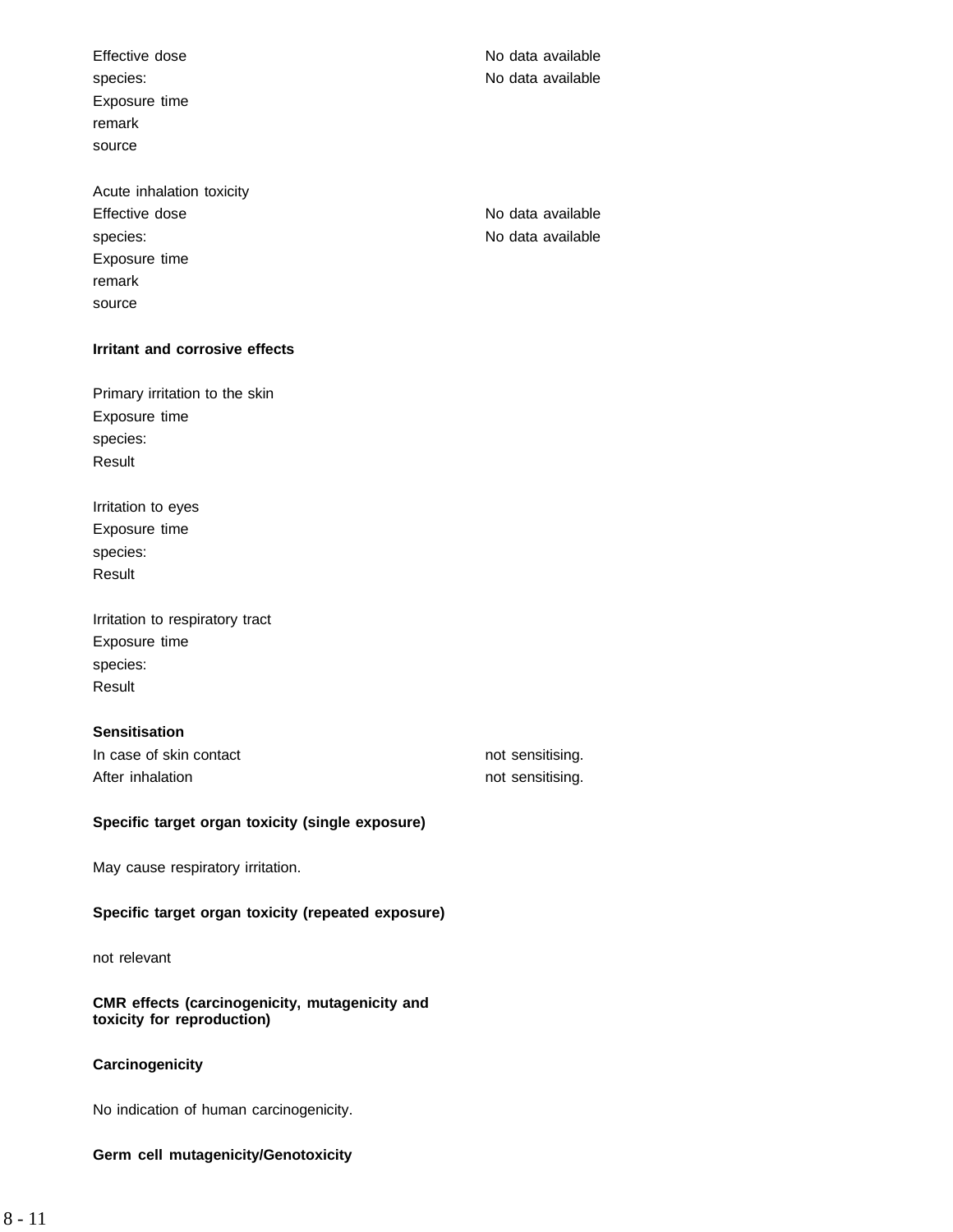No indications of human germ cell mutagenicity exist.

# **Reproductive toxicity**

No indications of human reproductive toxicity exist.

#### **Aspiration hazard**

not relevant

# 11.2 Other adverse effects

No data available

#### 11.3 Additional information

No data available

#### 12. Ecological information

#### 12.1 Ecotoxicity

# **Acute (short-term) fish toxicity**

LC50: No data available EC50 species: Exposure time

# **Chronic (long-term) fish toxicity**

EC50 species: Exposure time

LC50: No data available

#### **Acute (short-term) daphnia toxicity** LC50: No data available

EC50 species: Exposure time

#### **Chronic (long-term) daphnia toxicity**

LC50: No data available EC50 species: Exposure time

#### **Acute (short-term) algae toxicity** LC50: No data available

EC50 species: Exposure time

# **Chronic (long-term) algae toxicity**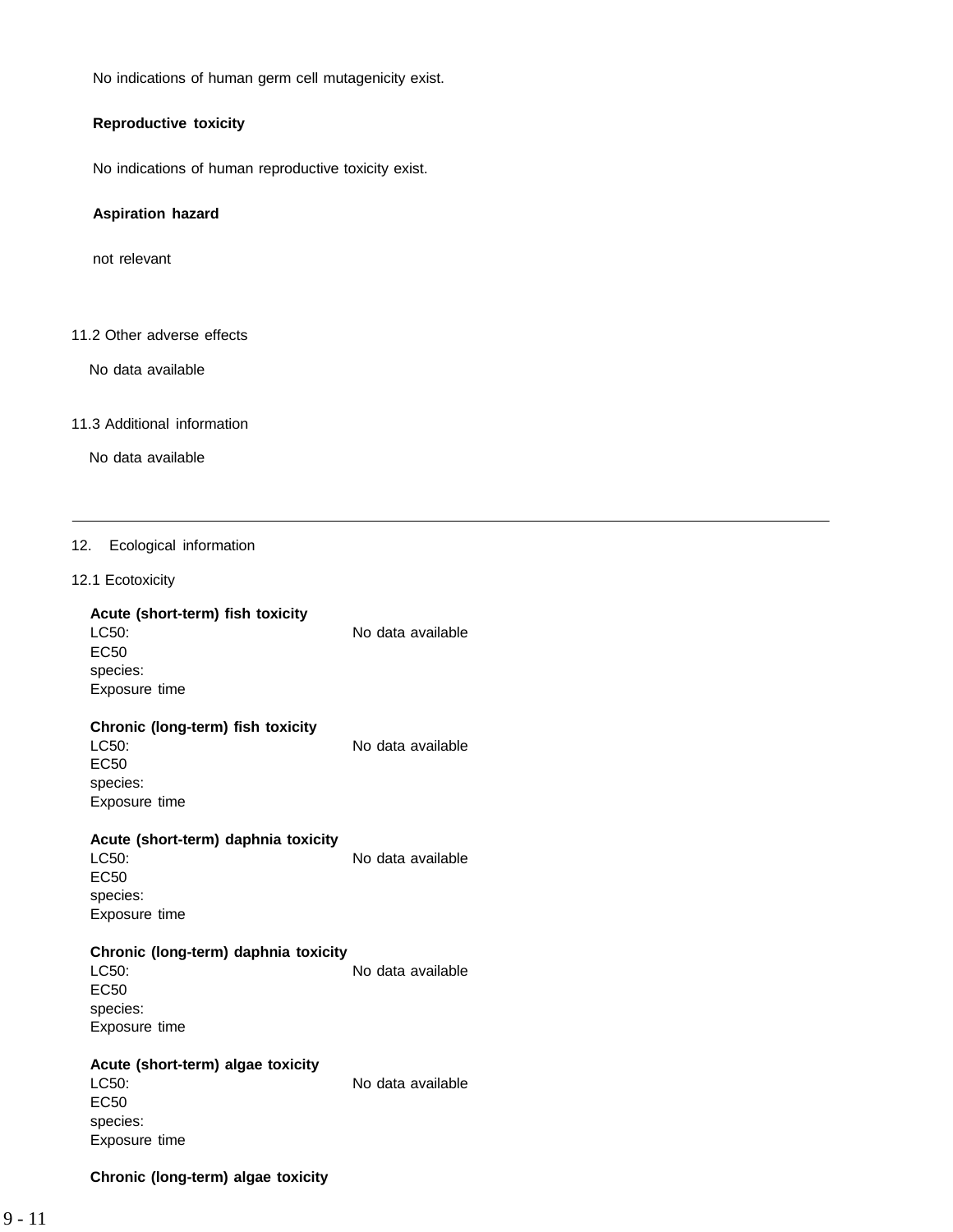# LC50: No data available

EC50 species: Exposure time

12.2 Persistence and degradability

No data available

- 12.3 Bioaccumulative potential
	- (o) Partition coefficient: n-octanol/water No data available
		-

12.4 Mobility in soil

No data available

12.5 Results of PBT assessment

No data available

# 12.6 Other adverse effects

No data available

#### 13. Disposal considerations

13.1 Waste treatment methods

# **Appropriate disposal / Product**

Dispose according to legislation. Consult the appropriate local waste disposal expert about waste disposal.

Waste code product No data available

**Appropriate disposal / Package**

# 13.2 Additional information

No data available

14. Transport information

14.1 Land transport (ADR/RID)

No dangerous good in sense of these transport regulations.

14.2 Sea transport (IMDG)